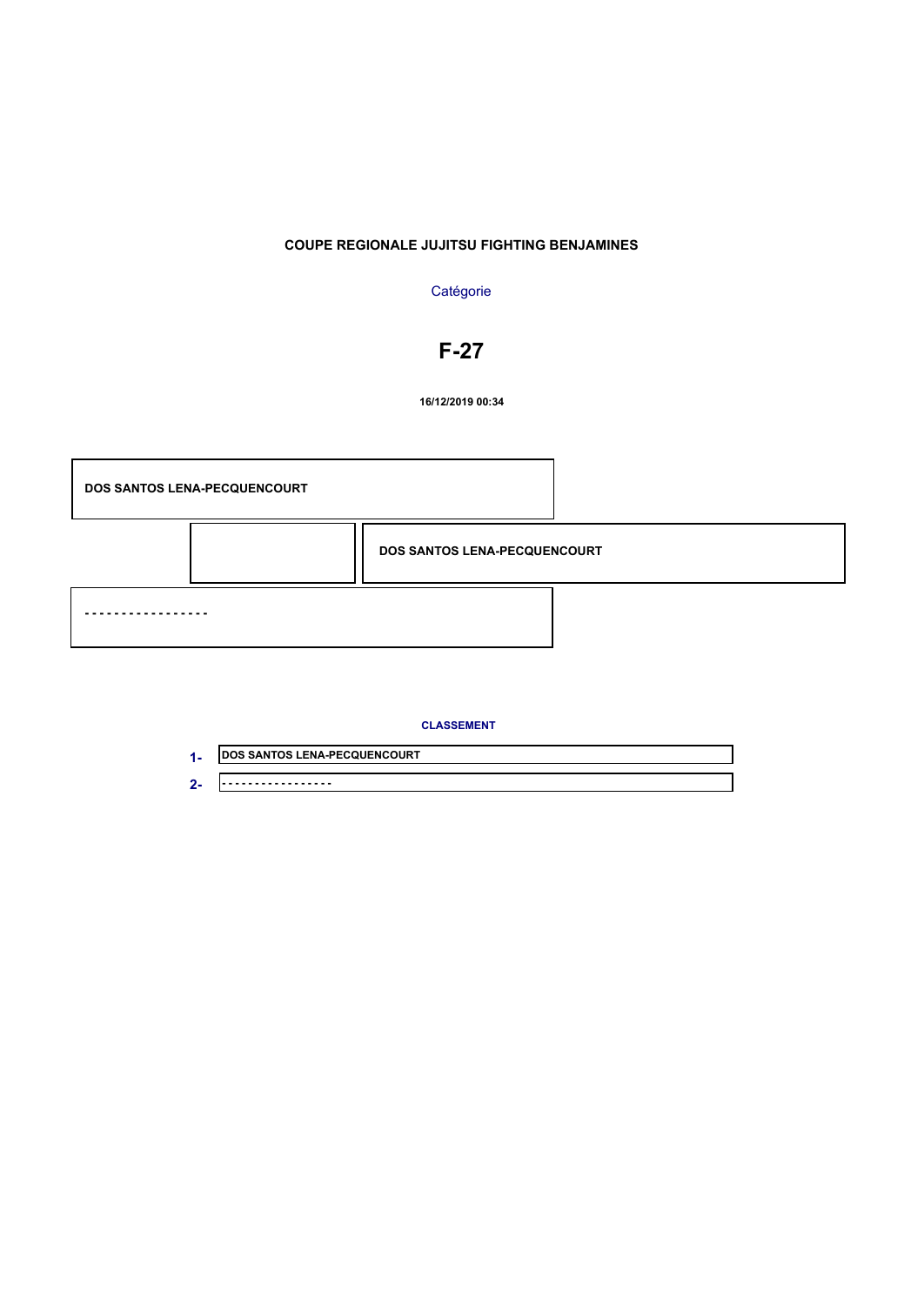### **Catégorie**

# **M-30**

**14/12/2019 16:08**



| <b>IVB HURTREL RAFAEL-62-ACAMA</b>            |
|-----------------------------------------------|
| <b>JOR JAUMOTTE UGO-59-JUDO CLUB BAVAISIS</b> |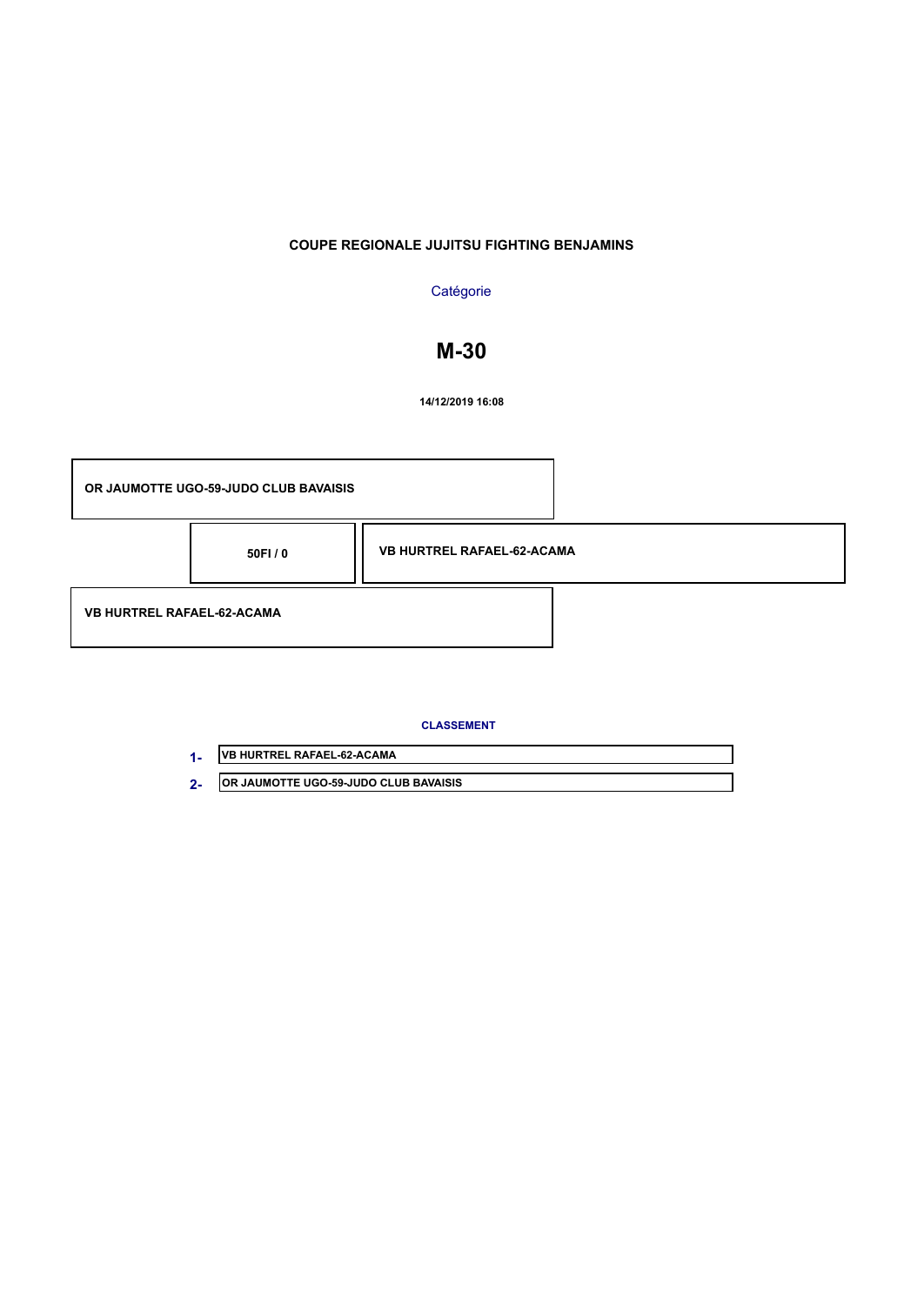### **Catégorie**

# **M-34 -38**

#### **14/12/2019 16:09**

|                | Nom - zone - club                                   | $\overline{2}$ | 3                 | Pause<br>3 | 2<br>4        | 4<br>Pause<br>и | 2<br>3            | nb Vict<br><b>Points</b> | <b>CLASS.</b> |
|----------------|-----------------------------------------------------|----------------|-------------------|------------|---------------|-----------------|-------------------|--------------------------|---------------|
| $\overline{1}$ | <b>JO SALAH</b><br>SOULEYMAN-59-J.C.QUIEVRECHAIN    | 0<br>0         |                   | 0<br>0     |               | 0<br>4          |                   | 0<br>4                   | 4             |
| $\overline{2}$ | <b>OV BOCQUET</b><br>TONY-59-J.C.QUIEVRECHAIN       | 50             |                   |            | 50            |                 | 0<br>$\mathbf{2}$ | $\mathbf{2}$<br>102      | $\mathbf{2}$  |
| 3              | OV MARMIER JOSHUA-59-CLUB<br><b>MOUVALLOIS JUDO</b> |                | 50                | 50         |               |                 | 4                 | 3<br>104                 |               |
| 4              | <b>VE HAMADOUCHE</b><br>MOHAMED-59-J.C.QUIEVRECHAIN |                | $\mathbf{0}$<br>0 |            | $\Omega$<br>0 | 8               |                   | 8                        | 3             |

- **OV MARMIER JOSHUA-59-CLUB MOUVALLOIS JUDO 1-**
- **OV BOCQUET TONY-59-J.C.QUIEVRECHAIN 2-**
- **VE HAMADOUCHE MOHAMED-59-J.C.QUIEVRECHAIN 3-**
- **JO SALAH SOULEYMAN-59-J.C.QUIEVRECHAIN 4-**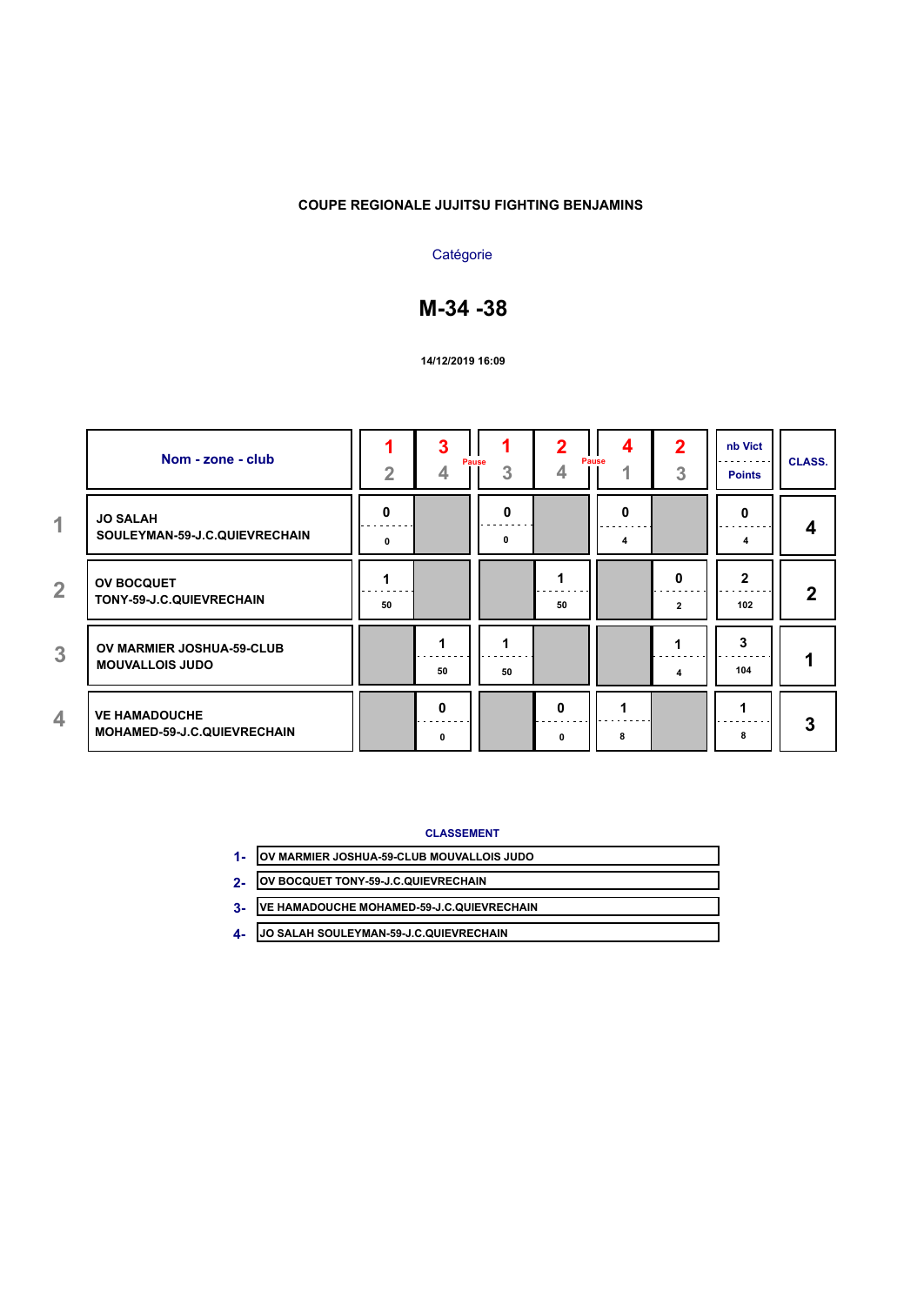## **Catégorie**

# **M-42 -46**

**14/12/2019 16:13**

| <b>WORDJO BAHIOU JABRAN-59-MOUVAUX</b>          |                                        |  |  |
|-------------------------------------------------|----------------------------------------|--|--|
| 14/0F                                           | <b>WORDJO BAHIOU JABRAN-59-MOUVAUX</b> |  |  |
| <b>VE VERDIERRE LEO PAUL-59-AM VALENCIENNES</b> |                                        |  |  |

| <b>IWORDJO BAHIOU JABRAN-59-MOUVAUX</b>  |
|------------------------------------------|
| VE VERDIERRE LEO PAUL-59-AM VALENCIENNES |